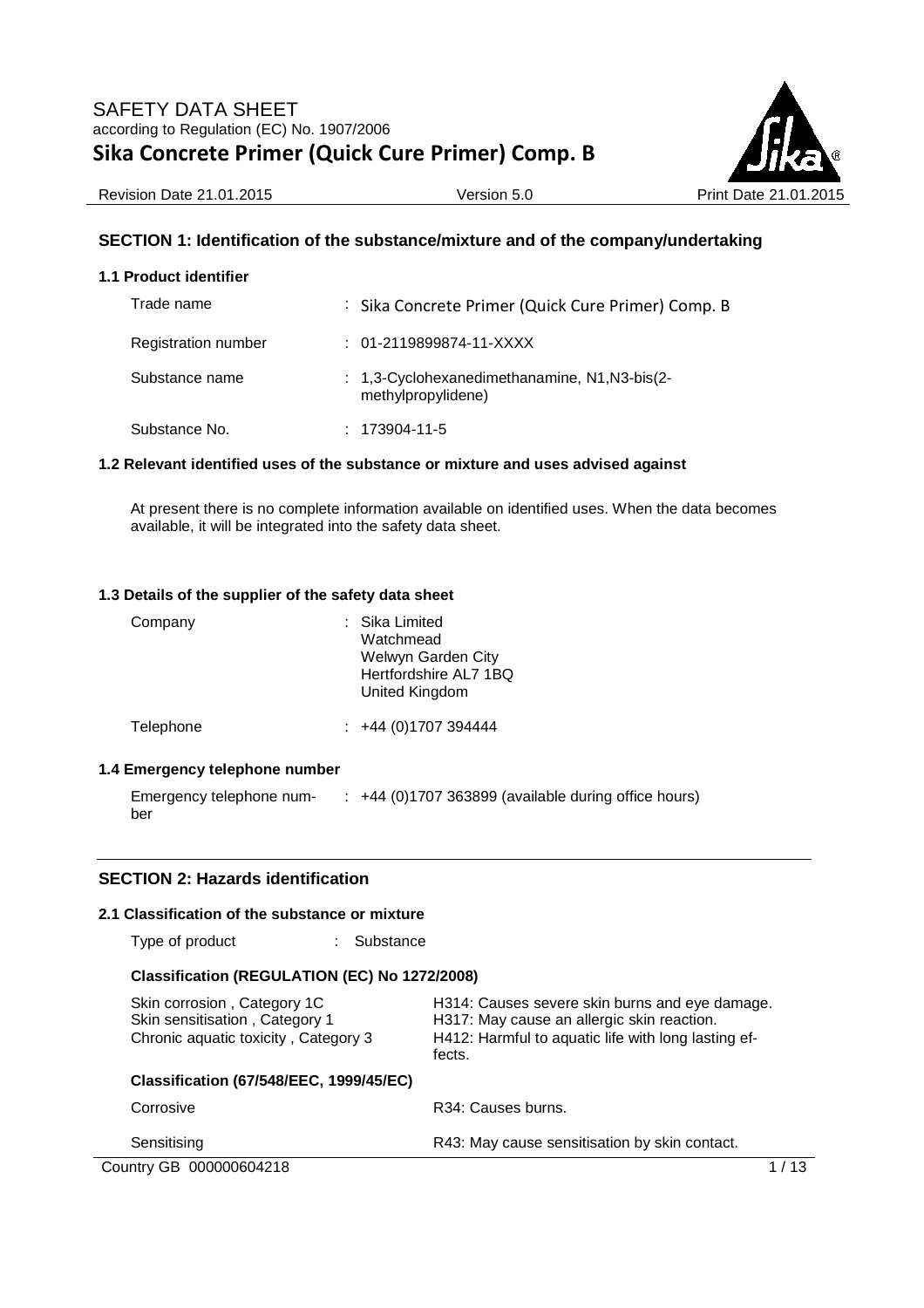

Revision Date 21.01.2015 **Version 5.0** Version 5.0 Print Date 21.01.2015

Dangerous for the environment R52/53: Harmful to aquatic organisms, may cause long-term adverse effects in the aquatic environment.

## **2.2 Label elements**

| Labelling (REGULATION (EC) No 1272/2008) |                                                                                |                                                                                                                                                                                  |  |  |  |  |  |  |
|------------------------------------------|--------------------------------------------------------------------------------|----------------------------------------------------------------------------------------------------------------------------------------------------------------------------------|--|--|--|--|--|--|
| Hazard pictograms                        |                                                                                |                                                                                                                                                                                  |  |  |  |  |  |  |
| Signal word                              | Danger                                                                         |                                                                                                                                                                                  |  |  |  |  |  |  |
| <b>Hazard statements</b>                 | H <sub>3</sub> 14<br>H317<br>H412                                              | Causes severe skin burns and eye damage.<br>May cause an allergic skin reaction.<br>Harmful to aquatic life with long lasting ef-<br>fects.                                      |  |  |  |  |  |  |
| Precautionary statements                 | <b>Prevention:</b><br>P <sub>261</sub><br>P <sub>273</sub><br>P <sub>280</sub> | Avoid breathing dust/fume/gas/mist/va-<br>pours/ spray.<br>Avoid release to the environment.<br>Wear protective gloves/ protective clothing/<br>eye protection/ face protection. |  |  |  |  |  |  |
|                                          | <b>Response:</b>                                                               | P303 + P361 + P353 IF ON SKIN (or hair): Take off immedi-<br>ately all contaminated clothing. Rinse skin<br>with water/shower.                                                   |  |  |  |  |  |  |
|                                          | P305 + P351 + P338                                                             | IF IN EYES: Rinse cautiously with wa-<br>ter for several minutes. Remove contact<br>lenses, if present and easy to do. Continue<br>rinsing.                                      |  |  |  |  |  |  |
|                                          | P310                                                                           | Immediately call a POISON CENTER or<br>doctor/ physician.                                                                                                                        |  |  |  |  |  |  |

## **2.3 Other hazards**

This substance is not considered to be very persistent nor very bioaccumulating (vPvB). This substance is not considered to be persistent, bioaccumulating nor toxic (PBT).

## **SECTION 3: Composition/information on ingredients**

## **3.1 Substances**

Chemical nature : Amines

| l Chemical Name       | CAS-No.<br>EINECS-No. / ELINCS No. | Concentration [%]        |
|-----------------------|------------------------------------|--------------------------|
| $1.3 -$               | 173904-11-5                        | $\ge$ = 50 - $\le$ = 100 |
| Cyclohexanedimethana- | 01-2119899874-11-XXXX              |                          |
| mine, $N1, N3-bis(2-$ |                                    |                          |

Country GB 000000604218 2/13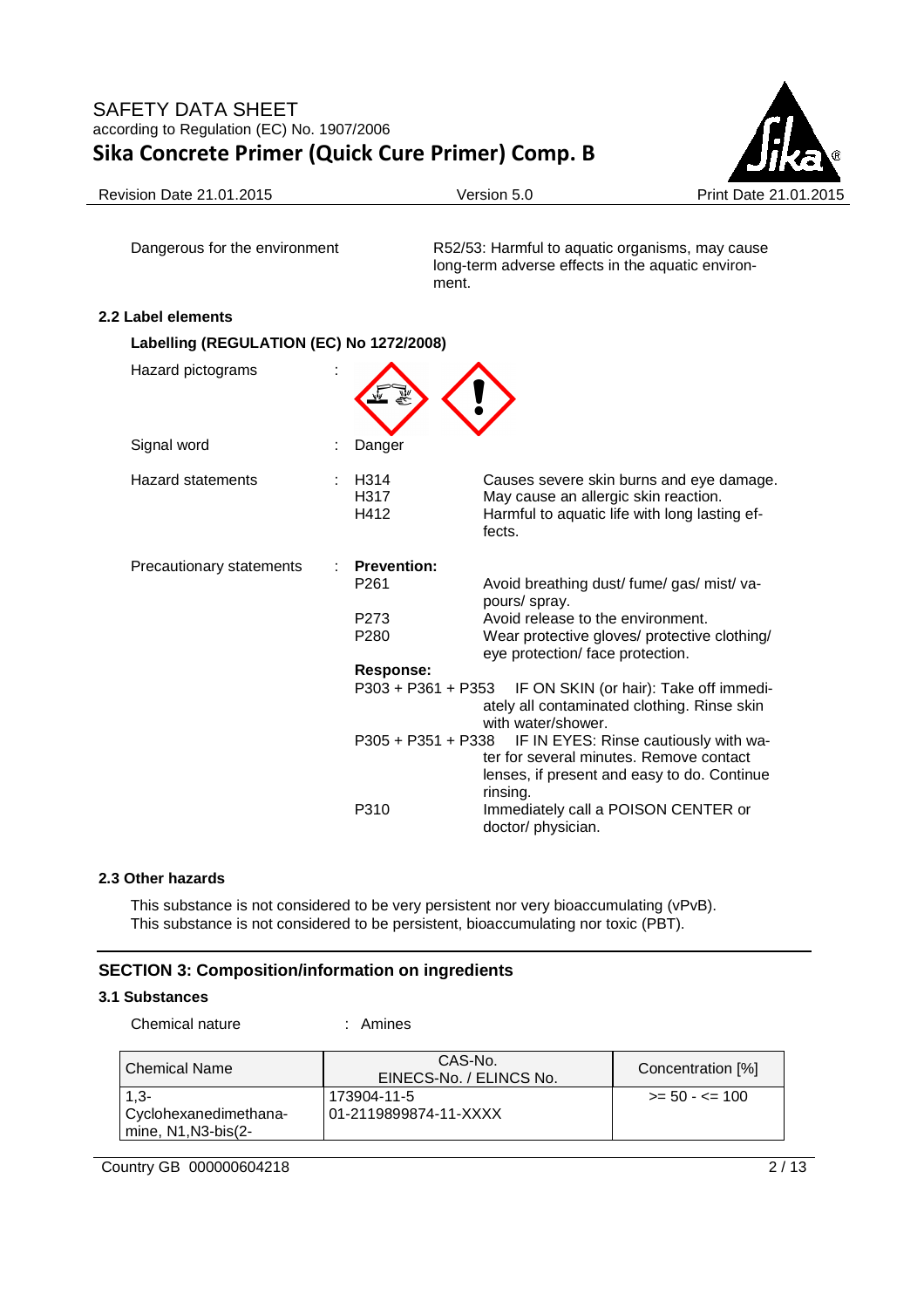

Revision Date 21.01.2015 **Version 5.0** Version 5.0 Print Date 21.01.2015

methylpropylidene)

## **SECTION 4: First aid measures**

# **4.1 Description of first aid measures**  General advice : Move out of dangerous area. Consult a physician. Show this safety data sheet to the doctor in attendance. If inhaled : Move to fresh air. Consult a physician after significant exposure. In case of skin contact : Take off contaminated clothing and shoes immediately. Wash off with soap and plenty of water. Immediate medical treatment is necessary as untreated wounds from corrosion of the skin heal slowly and with difficulty. In case of eye contact : Small amounts splashed into eyes can cause irreversible tissue damage and blindness. In the case of contact with eyes, rinse immediately with plenty of water and seek medical advice. Continue rinsing eyes during transport to hospital. Remove contact lenses. Keep eye wide open while rinsing. If swallowed : Do not induce vomiting without medical advice. Rinse mouth with water. Do not give milk or alcoholic beverages. Never give anything by mouth to an unconscious person. **4.2 Most important symptoms and effects, both acute and delayed**  Symptoms : Allergic reactions **Dermatitis** See Section 11 for more detailed information on health effects and symptoms. Risks : Health injuries may be delayed. corrosive effects sensitising effects **4.3 Indication of any immediate medical attention and special treatment needed**  Treatment : Treat symptomatically.

## **SECTION 5: Firefighting measures**

## **5.1 Extinguishing media**

| Suitable extinguishing media | Use extinguishing measures that are appropriate to local cir-<br>cumstances and the surrounding environment. |      |
|------------------------------|--------------------------------------------------------------------------------------------------------------|------|
| Country GB 000000604218      |                                                                                                              | 3/13 |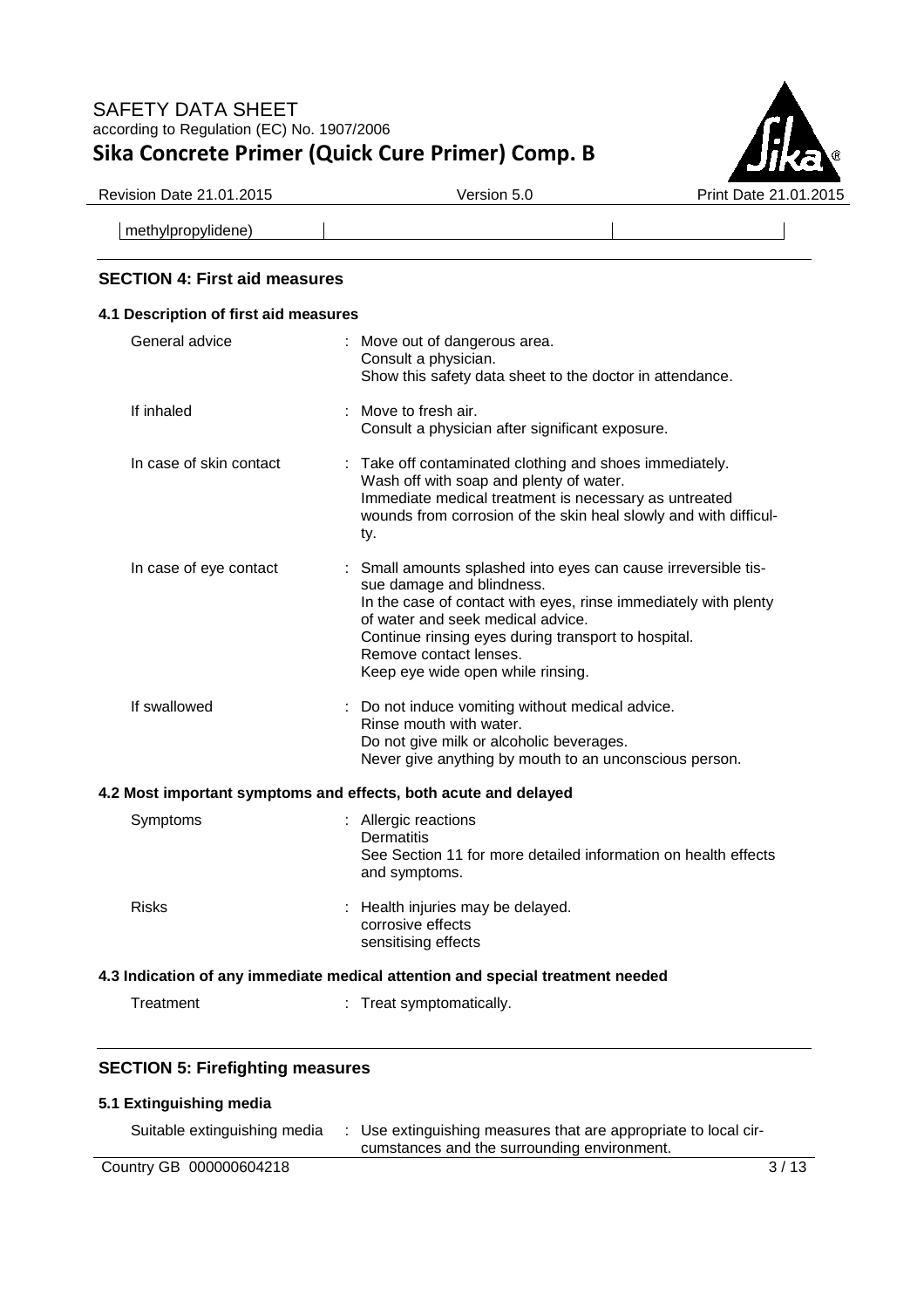

| <b>Revision Date 21.01.2015</b> | Version 5.0 |
|---------------------------------|-------------|
|---------------------------------|-------------|

### **5.2 Special hazards arising from the substance or mixture**

| Hazardous combustion prod-<br>ucts | : No hazardous combustion products are known                                                  |
|------------------------------------|-----------------------------------------------------------------------------------------------|
| 5.3 Advice for firefighters        |                                                                                               |
| for firefighters                   | Special protective equipment : In the event of fire, wear self-contained breathing apparatus. |

Further information : Standard procedure for chemical fires.

## **SECTION 6: Accidental release measures**

#### **6.1 Personal precautions, protective equipment and emergency procedures**

| Personal precautions |  | : Use personal protective equipment. |
|----------------------|--|--------------------------------------|
|                      |  | Deny access to unprotected persons.  |

#### **6.2 Environmental precautions**

| Environmental precautions                                                            | : Do not flush into surface water or sanitary sewer system.<br>If the product contaminates rivers and lakes or drains inform<br>respective authorities.          |
|--------------------------------------------------------------------------------------|------------------------------------------------------------------------------------------------------------------------------------------------------------------|
| 6.3 Methods and materials for containment and cleaning up<br>Methods for cleaning up | : Soak up with inert absorbent material (e.g. sand, silica gel,<br>acid binder, universal binder, sawdust).<br>Keep in suitable, closed containers for disposal. |

#### **6.4 Reference to other sections**

For personal protection see section 8.

## **SECTION 7: Handling and storage**

## **7.1 Precautions for safe handling**

Advice on safe handling : Do not breathe vapours or spray mist. Avoid exceeding of the given occupational exposure limits (see section 8). Do not get in eyes, on skin, or on clothing. For personal protection see section 8. Persons with a history of skin sensitisation problems or asthma, allergies, chronic or recurrent respiratory disease should not be employed in any process in which this mixture is being used. Smoking, eating and drinking should be prohibited in the application area. Follow standard hygiene measures when handling chemical products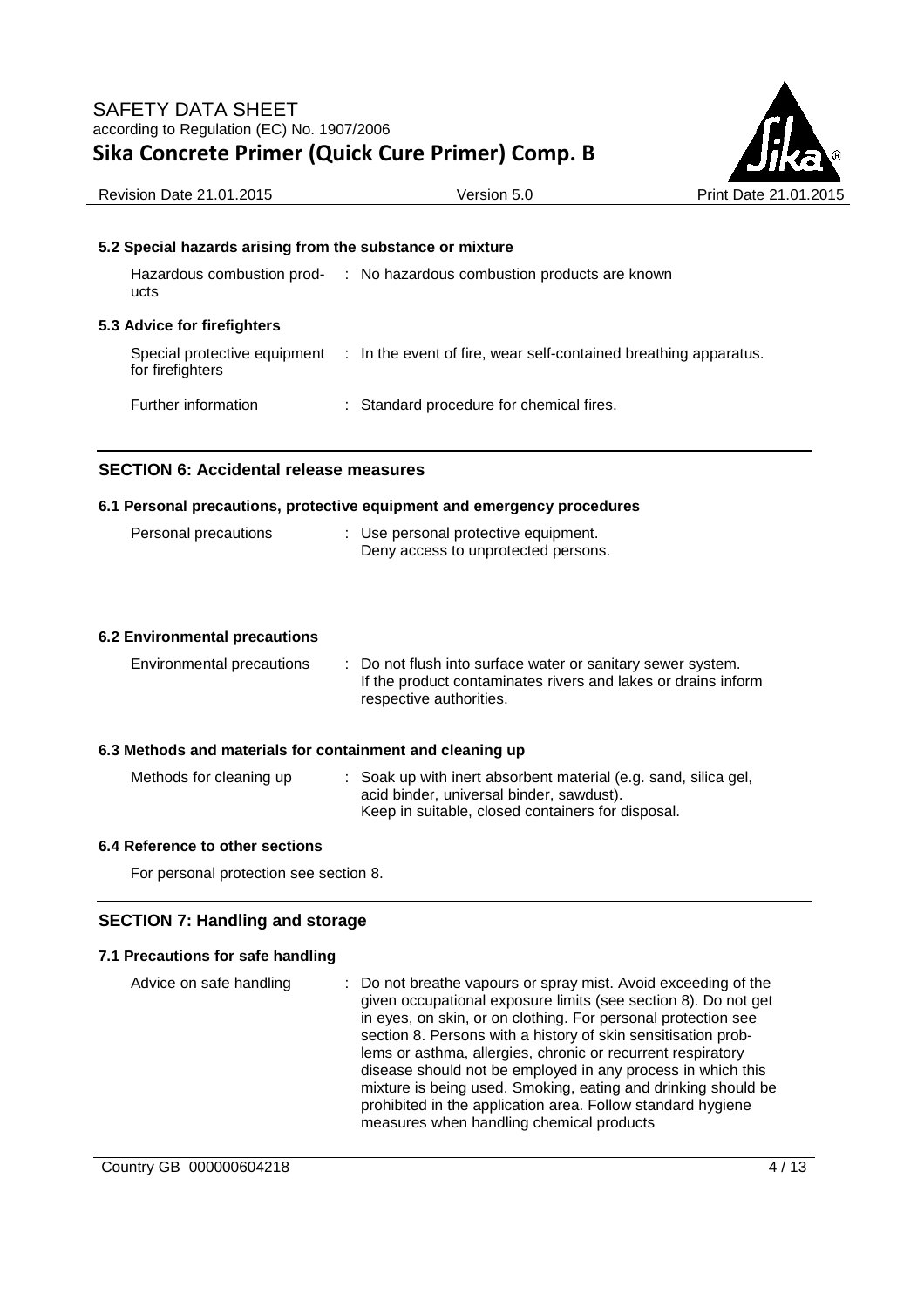

| Revision Date 21.01.2015                                         | Version 5.0                                                                                                                                                                                                              | Print Date 21.01. |
|------------------------------------------------------------------|--------------------------------------------------------------------------------------------------------------------------------------------------------------------------------------------------------------------------|-------------------|
| Advice on protection against<br>fire and explosion               | : Normal measures for preventive fire protection.                                                                                                                                                                        |                   |
| Hygiene measures                                                 | : Handle in accordance with good industrial hygiene and safety<br>practice. When using do not eat or drink. When using do not<br>smoke. Wash hands before breaks and at the end of workday.                              |                   |
| 7.2 Conditions for safe storage, including any incompatibilities |                                                                                                                                                                                                                          |                   |
| Requirements for storage<br>areas and containers                 | : Keep container tightly closed in a dry and well-ventilated<br>place. Containers which are opened must be carefully re-<br>sealed and kept upright to prevent leakage. Store in accord-<br>ance with local regulations. |                   |
| Other data                                                       | : No decomposition if stored and applied as directed.                                                                                                                                                                    |                   |
| 7.3 Specific end use(s)                                          |                                                                                                                                                                                                                          |                   |
| Specific use(s)                                                  | No data available                                                                                                                                                                                                        |                   |

## **SECTION 8: Exposure controls/personal protection**

### **8.1 Control parameters**

## **Components with workplace control parameters**

Contains no substances with occupational exposure limit values.

| <b>DNEL</b>                                                                |                                                                                                                                       |
|----------------------------------------------------------------------------|---------------------------------------------------------------------------------------------------------------------------------------|
| $1,3-$<br>Cyclohexanedimethanamine,<br>N1, N3-bis(2-<br>methylpropylidene) | : End Use: Workers<br>Exposure routes: Inhalation<br>Potential health effects: Long-term systemic effects<br>Value: 17,9 mg/m3        |
|                                                                            | End Use: Workers<br>Exposure routes: Skin contact<br>Potential health effects: Long-term systemic effects                             |
|                                                                            | End Use: Consumers<br><b>Exposure routes: Inhalation</b><br>Potential health effects: Long-term systemic effects<br>Value: 3,81 mg/m3 |
|                                                                            | End Use: Consumers<br>Exposure routes: Skin contact<br>Potential health effects: Long-term systemic effects                           |
|                                                                            | End Use: Consumers<br>Exposure routes: Ingestion                                                                                      |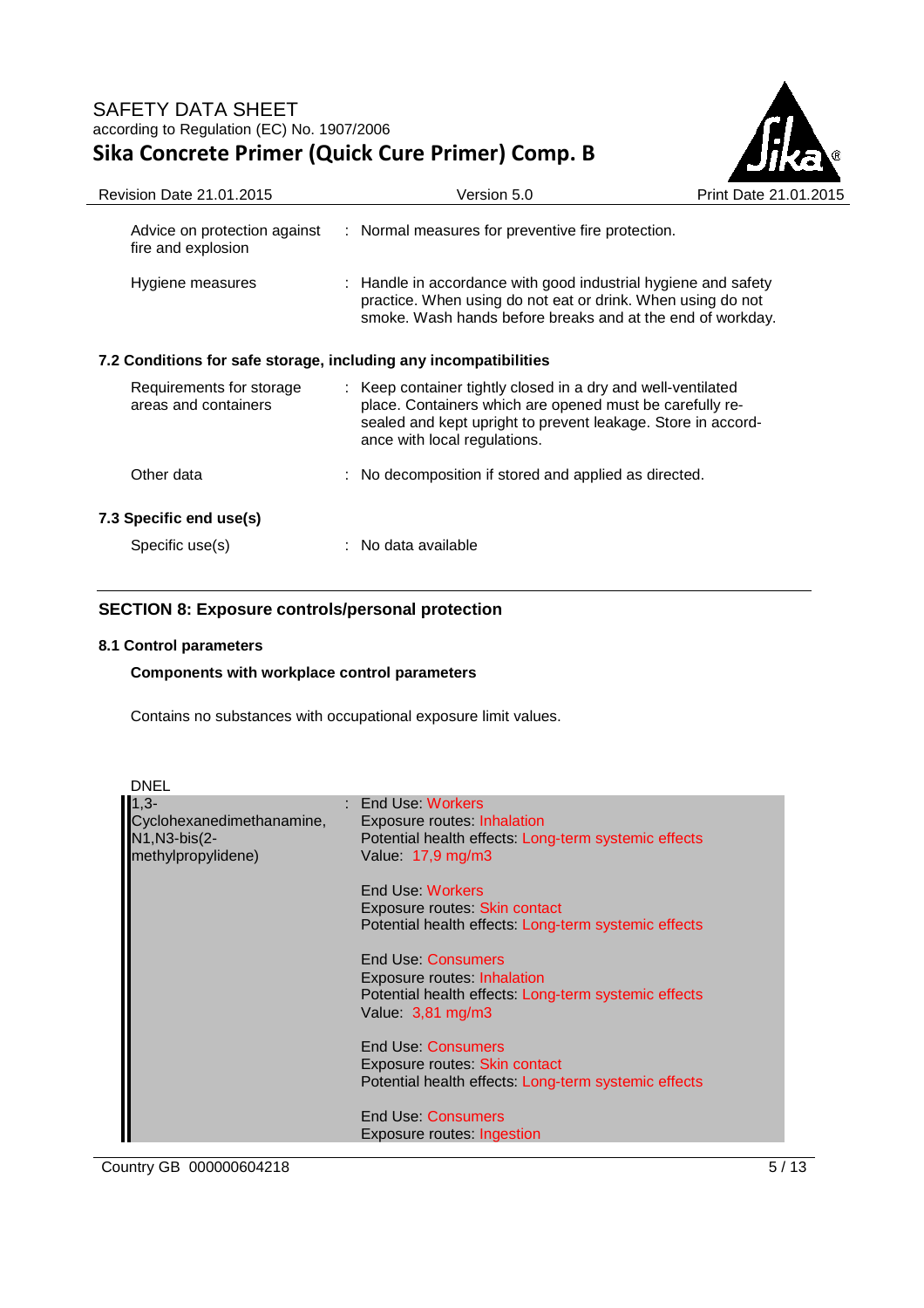

|                                                                  | Potential health effects: Long-term systemic effects |
|------------------------------------------------------------------|------------------------------------------------------|
| <b>PNEC</b>                                                      |                                                      |
| $1,3-$                                                           | Fresh water                                          |
| Cyclohexanedimethanamine,<br>N1, N3-bis(2-<br>methylpropylidene) | Value: 0,015 mg/l                                    |
|                                                                  | <b>Marine water</b>                                  |
|                                                                  | Value: 0,0015 mg/l                                   |
|                                                                  | Fresh water sediment                                 |
|                                                                  | Value: 6,6 mg/kg                                     |
|                                                                  | Marine sediment                                      |
|                                                                  | Value: 0,66 mg/kg                                    |
|                                                                  | Soil                                                 |
|                                                                  | Value: 1,23 mg/kg                                    |

## **8.2 Exposure controls**

| Personal protective equipment          |                                                                                                                                                                                                                                                    |
|----------------------------------------|----------------------------------------------------------------------------------------------------------------------------------------------------------------------------------------------------------------------------------------------------|
| Eye protection                         | : Safety glasses with side-shields<br>Eye wash bottle with pure water<br>Wear eye/face protection.                                                                                                                                                 |
| Hand protection                        | Chemical-resistant, impervious gloves complying with an ap-<br>proved standard must be worn at all times when handling<br>chemical products. Reference number EN 374. Follow manu-<br>facturer specifications.                                     |
|                                        | Suitable for short time use or protection against splashes:<br>Butyl rubber/nitrile rubber gloves (0,4 mm),<br>Contaminated gloves should be removed.<br>Suitable for permanent exposure:<br>Viton gloves (0.4 mm),<br>breakthrough time > 30 min. |
| Skin and body protection               | Protective clothing (e.g. Safety shoes acc. to EN ISO 20345,<br>long-sleeved working clothing, long trousers). Rubber aprons<br>and protective boots are additionaly recommended for mixing<br>and stirring work.                                  |
| Respiratory protection                 | : No special measures required.                                                                                                                                                                                                                    |
| <b>Environmental exposure controls</b> |                                                                                                                                                                                                                                                    |
| General advice                         | : Do not flush into surface water or sanitary sewer system.                                                                                                                                                                                        |
| Country GB 000000604218                | 6/13                                                                                                                                                                                                                                               |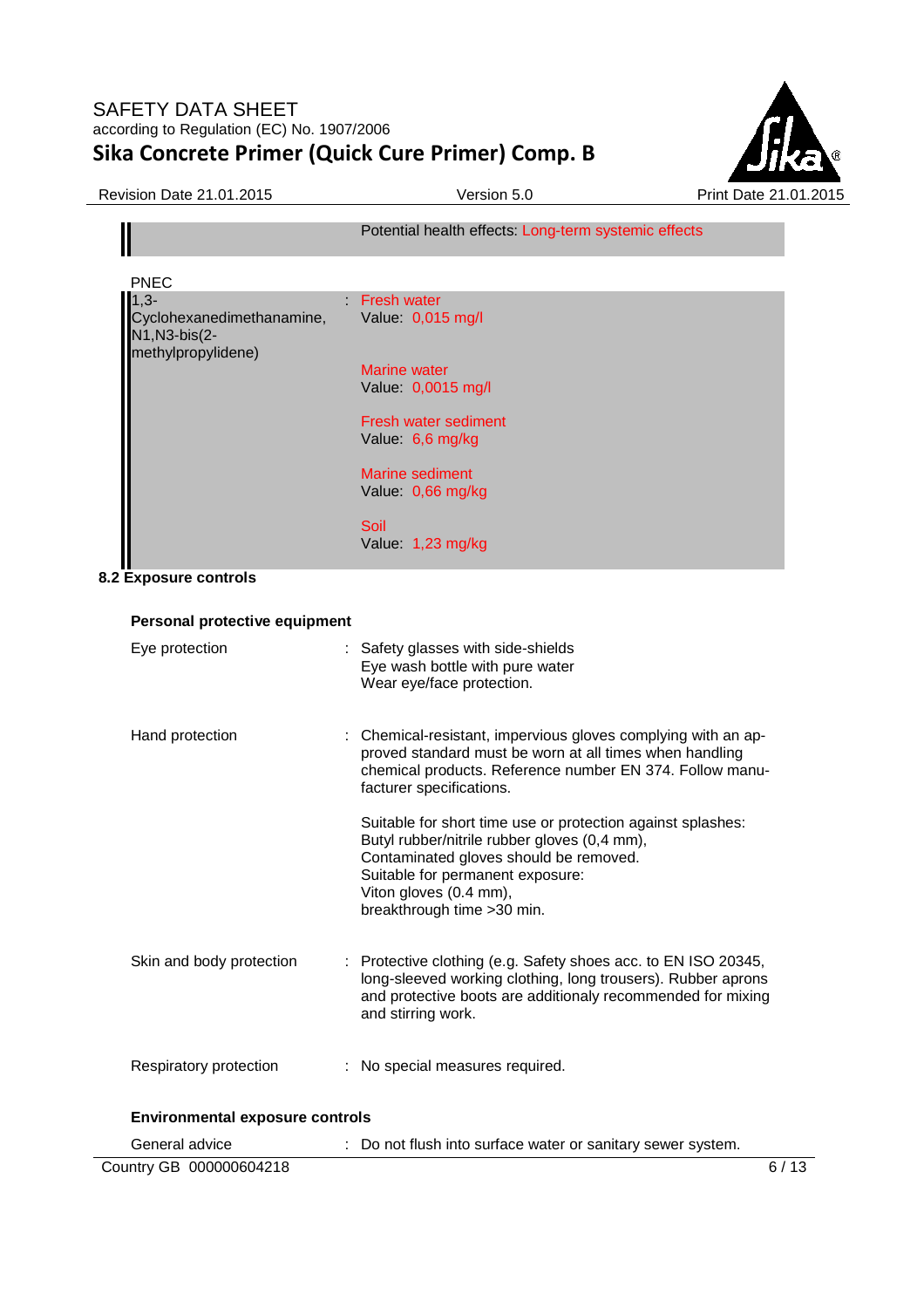

Revision Date 21.01.2015 Version 5.0 Print Date 21.01.2015

If the product contaminates rivers and lakes or drains inform respective authorities.

## **SECTION 9: Physical and chemical properties**

### **9.1 Information on basic physical and chemical properties**

| Appearance                                 | ÷  | liquid                             |
|--------------------------------------------|----|------------------------------------|
| Colour                                     | t  | light yellow                       |
| Odour                                      | t  | amine-like                         |
| <b>Odour Threshold</b>                     | t  | No data available                  |
| Flash point                                | t  | 81 °C                              |
| Ignition temperature                       | İ, | not applicable                     |
| Lower explosion limit (Vol%)               | ÷  | No data available                  |
| Upper explosion limit (Vol%)               | t  | No data available                  |
| Flammability (solid, gas)                  | ÷  | No data available                  |
| Oxidizing properties                       | ÷  | No data available                  |
| Auto-ignition temperature                  | t  | No data available                  |
| pH                                         | Ì, | Note: not applicable               |
| Melting point/range / Freez-<br>ing point  | ÷  | No data available                  |
| Boiling point/boiling range                | ÷  | ca. 232 °C                         |
| Vapour pressure                            | ÷  | No data available                  |
| Density                                    | t  | ca.0,9 g/cm3<br>at 20 $^{\circ}$ C |
| Water solubility                           | İ. | Note: insoluble                    |
| Partition coefficient: n-<br>octanol/water | ÷  | No data available                  |
| Viscosity, dynamic                         | t. | No data available                  |
| Viscosity, kinematic                       | ÷  | $> 7$ mm2/s<br>at 40 °C            |
| Relative vapour density                    | ÷  | ca.1                               |
| Evaporation rate                           | ÷  | No data available                  |
|                                            |    |                                    |

Country GB 000000604218 7/13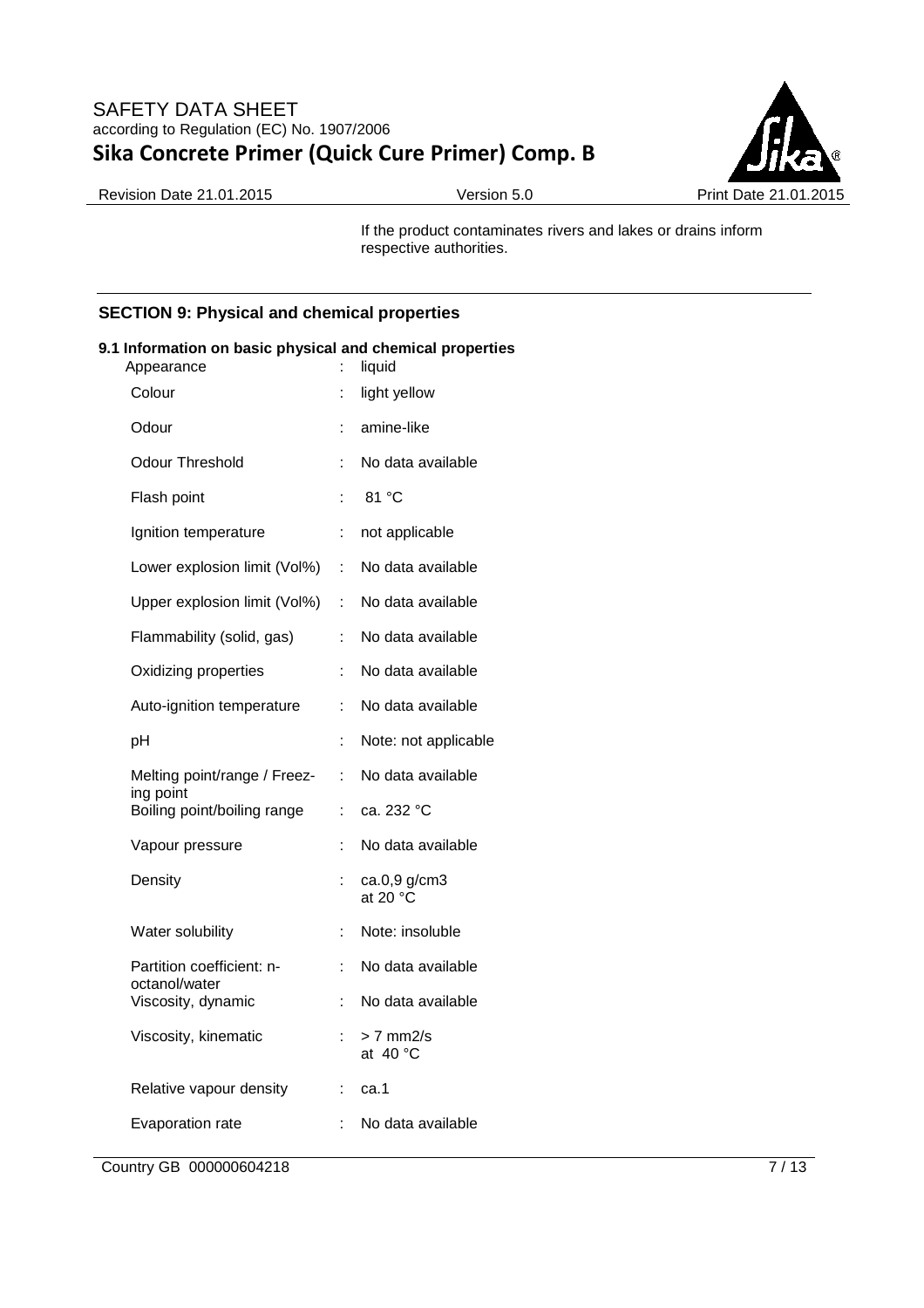

Self-Ignition Temperature : 239 °C

## **9.2 Other information**

No data available

## **SECTION 10: Stability and reactivity**

#### **10.1 Reactivity**

No dangerous reaction known under conditions of normal use.

#### **10.2 Chemical stability**

The product is chemically stable.

### **10.3 Possibility of hazardous reactions**

Hazardous reactions : Stable under recommended storage conditions.

## **10.4 Conditions to avoid**

Conditions to avoid : No data available

## **10.5 Incompatible materials**

Materials to avoid : No data available

#### **10.6 Hazardous decomposition products**

## **SECTION 11: Toxicological information**

## **11.1 Information on toxicological effects**

### **Acute toxicity**

#### **Components:**

| 1,3-Cyclohexanedimethanamine, N1, N3-bis(2-methylpropylidene): |  |                                    |  |
|----------------------------------------------------------------|--|------------------------------------|--|
| Acute oral toxicity                                            |  | LD50 Oral rat $> 2.000$ mg/kg      |  |
| Acute dermal toxicity                                          |  | LD50 Dermal rabbit $> 2.000$ mg/kg |  |

## **Skin corrosion/irritation**

## **Product**

Causes severe skin burns and eye damage.

#### **Serious eye damage/eye irritation**

#### **Product**

No data available

#### **Respiratory or skin sensitisation**

Country GB 000000604218 8 / 13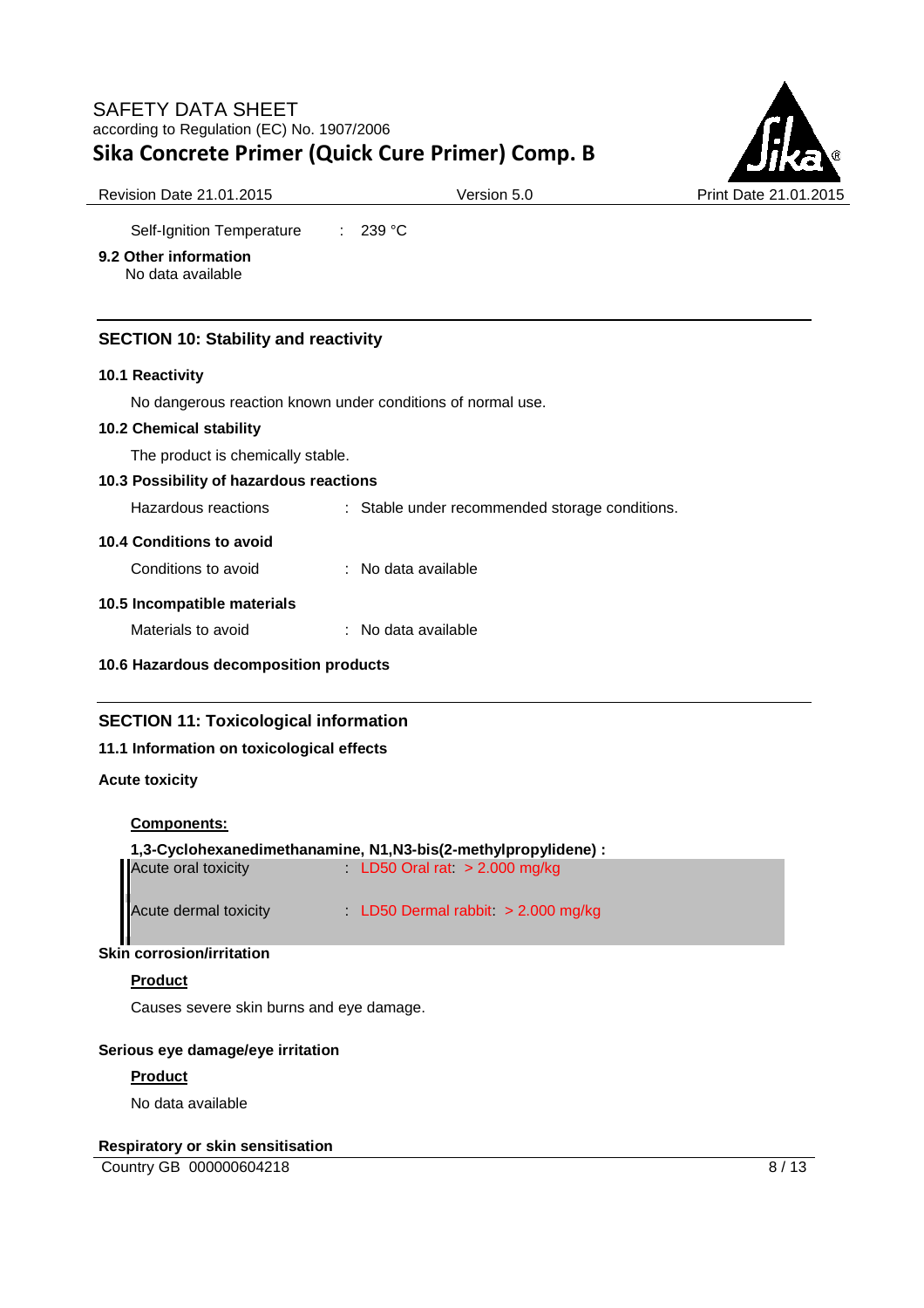

| Revision Date 21.01.2015 | Vers |
|--------------------------|------|
|                          |      |

## **Product**

May cause an allergic skin reaction.

## **Germ cell mutagenicity**

#### **Product**

Mutagenicity : No data available

## **Carcinogenicity**

#### **Product**

Carcinogenicity : No data available

#### **Reproductive Toxicity/Fertility**

#### No data available

## **Reproductive Toxicity/Development/Teratogenicity**

| Teratogenicity | No data available |
|----------------|-------------------|
|----------------|-------------------|

#### No data available

## **STOT - single exposure**

No data available

## **STOT - repeated exposure**

No data available

# **Aspiration toxicity**

No data available

## **SECTION 12: Ecological information**

## **12.1 Toxicity**

## **Components:**

## **1,3-Cyclohexanedimethanamine, N1,N3-bis(2-methylpropylidene) :**

| <b>Toxicity to fish</b>                                                     | $LC50$ 68,79 mg/l, 96 h, Fish                          |  |
|-----------------------------------------------------------------------------|--------------------------------------------------------|--|
| Toxicity to daphnia and other<br>aquatic invertebrates<br>Toxicity to algae | $EC50$ 68,79 mg/l, 48 h, Daphnia                       |  |
|                                                                             | 14,8 mg/l, 72 h, Desmodesmus subspicatus (green algae) |  |

## **12.2 Persistence and degradability**

Country GB 000000604218 9/13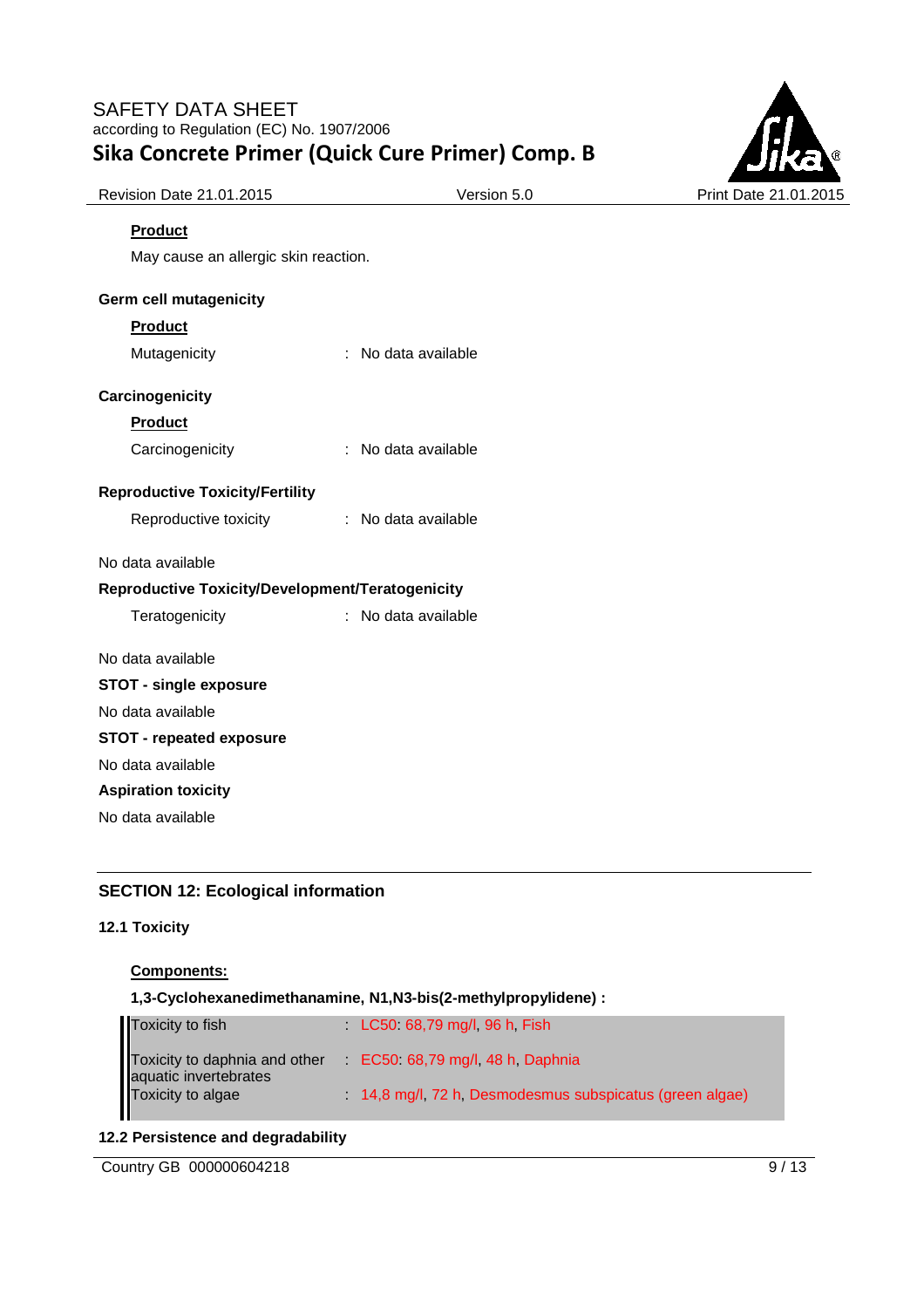

No data available

### **12.3 Bioaccumulative potential**

No data available

**12.4 Mobility in soil** 

No data available

### **12.5 Results of PBT and vPvB assessment**

#### **Product:**

Assessment : This substance/mixture contains no components considered to be either persistent, bioaccumulative and toxic (PBT), or very persistent and very bioaccumulative (vPvB) at levels of 0.1% or higher.

## **12.6 Other adverse effects**

No data available

## **SECTION 13: Disposal considerations**

### **13.1 Waste treatment methods**

| Product                  | : The generation of waste should be avoided or minimized<br>wherever possible.<br>Empty containers or liners may retain some product residues.<br>This material and its container must be disposed of in a safe<br>way.<br>Dispose of surplus and non-recyclable products via a licensed<br>waste disposal contractor.<br>Disposal of this product, solutions and any by-products should<br>at all times comply with the requirements of environmental<br>protection and waste disposal legislation and any regional<br>local authority requirements.<br>Avoid dispersal of spilled material and runoff and contact with<br>soil, waterways, drains and sewers. |
|--------------------------|-----------------------------------------------------------------------------------------------------------------------------------------------------------------------------------------------------------------------------------------------------------------------------------------------------------------------------------------------------------------------------------------------------------------------------------------------------------------------------------------------------------------------------------------------------------------------------------------------------------------------------------------------------------------|
| European Waste Catalogue | : 08 01 11* waste paint and varnish containing organic sol-<br>vents or other dangerous substances                                                                                                                                                                                                                                                                                                                                                                                                                                                                                                                                                              |
| Contaminated packaging   | : 15 01 10* packaging containing residues of or contaminated<br>by dangerous substances                                                                                                                                                                                                                                                                                                                                                                                                                                                                                                                                                                         |

## **SECTION 14: Transport information**

| <b>ADR</b><br>14.1 UN number<br>14.2 Description of the goods<br><b>14.3 Class</b> | : 3066<br>$\therefore$ PAINT RELATED MATERIAL<br>: 8 |       |
|------------------------------------------------------------------------------------|------------------------------------------------------|-------|
| Country GB 000000604218                                                            |                                                      | 10/13 |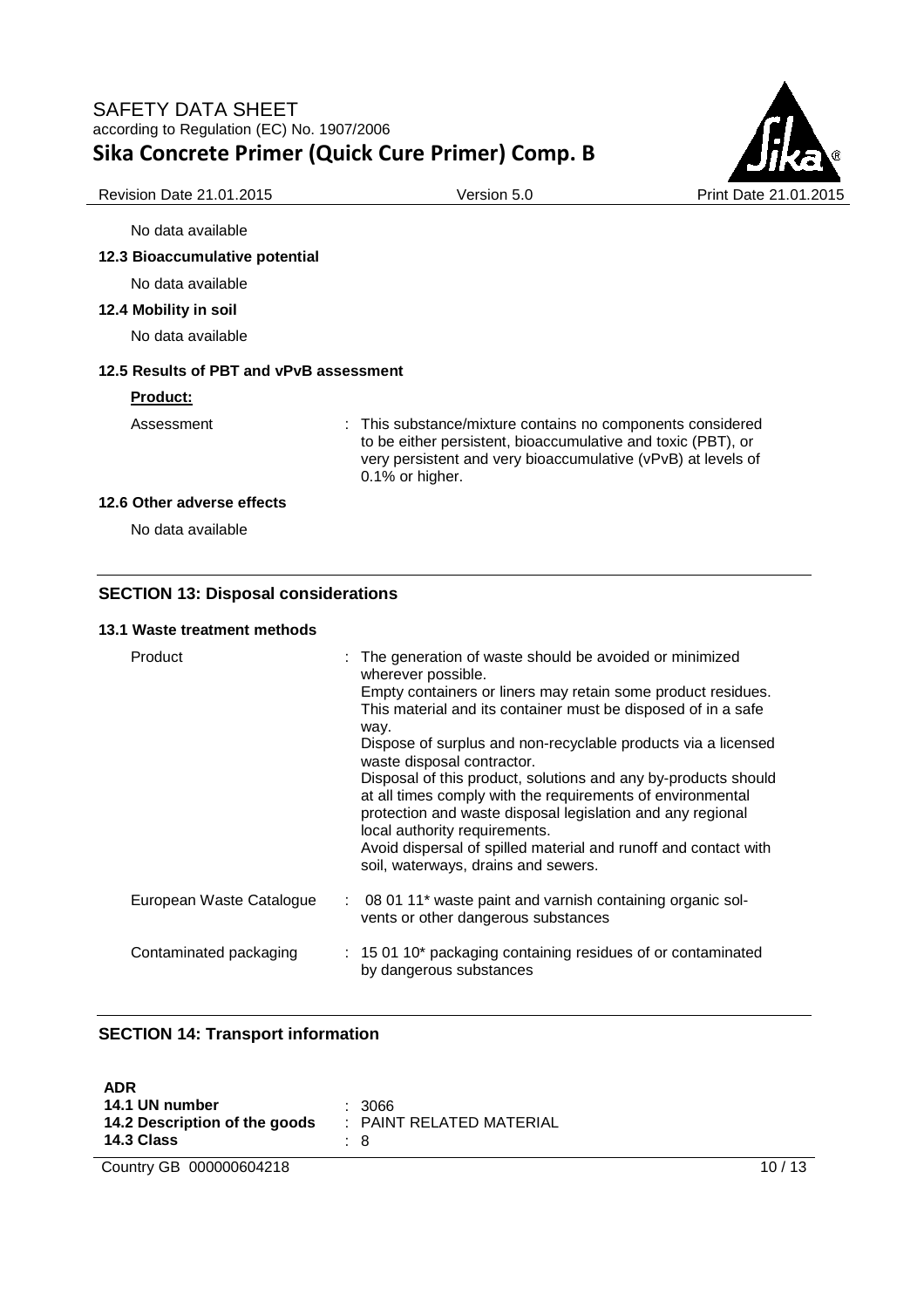

| <b>Revision Date 21.01.2015</b>                                                                                                                                                                            | Version 5.0                                                                   | Print Date 21.01.2015 |
|------------------------------------------------------------------------------------------------------------------------------------------------------------------------------------------------------------|-------------------------------------------------------------------------------|-----------------------|
| 14.4 Packing group<br><b>Classification Code</b><br>Labels<br>Tunnel restriction code<br>14.5 Environmentally hazard-<br><b>ous</b><br><b>ADR</b><br>Transport according to chapter 3.4 (LQ) possible      | $\pm$ 111<br>$\therefore$ C9<br>: 8<br>$\colon$ (E)<br>: no                   |                       |
| <b>IATA</b><br>14.1 UN number<br>14.2 Description of the goods<br>14.3 Class<br>14.4 Packing group<br>Labels<br>14.5 Environmentally hazard-<br><b>ous</b>                                                 | : 3066<br>: Paint related material<br>: 8<br>: III<br>: 8<br>: no             |                       |
| <b>IMDG</b><br>14.1 UN number<br>14.2 Description of the goods<br>14.3 Class<br>14.4 Packing group<br>Labels<br>EmS Number 1<br>EmS Number 2<br>14.5 Marine pollutant<br>14 6 Coocial procoutions for user | : 3066<br>: PAINT RELATED MATERIAL<br>8<br>Ш<br>8<br>$F-A$<br>$: S-B$<br>: no |                       |

**14.6 Special precautions for user**

No data available

**14.7 Transport in bulk according to Annex II of MARPOL 73/78 and the IBC Code** not applicable

## **SECTION 15: Regulatory information**

# **15.1 Safety, health and environmental regulations/legislation specific for the substance or mixture Labelling according to EC Directives (1999/45/EC)**

Hazard pictograms :



| R34   |
|-------|
| R43   |
| R52/! |

R-phrase(s) : R34 Causes burns. May cause sensitisation by skin contact. 52/53 Harmful to aquatic organisms, may cause long-term adverse effects in the aquatic environment.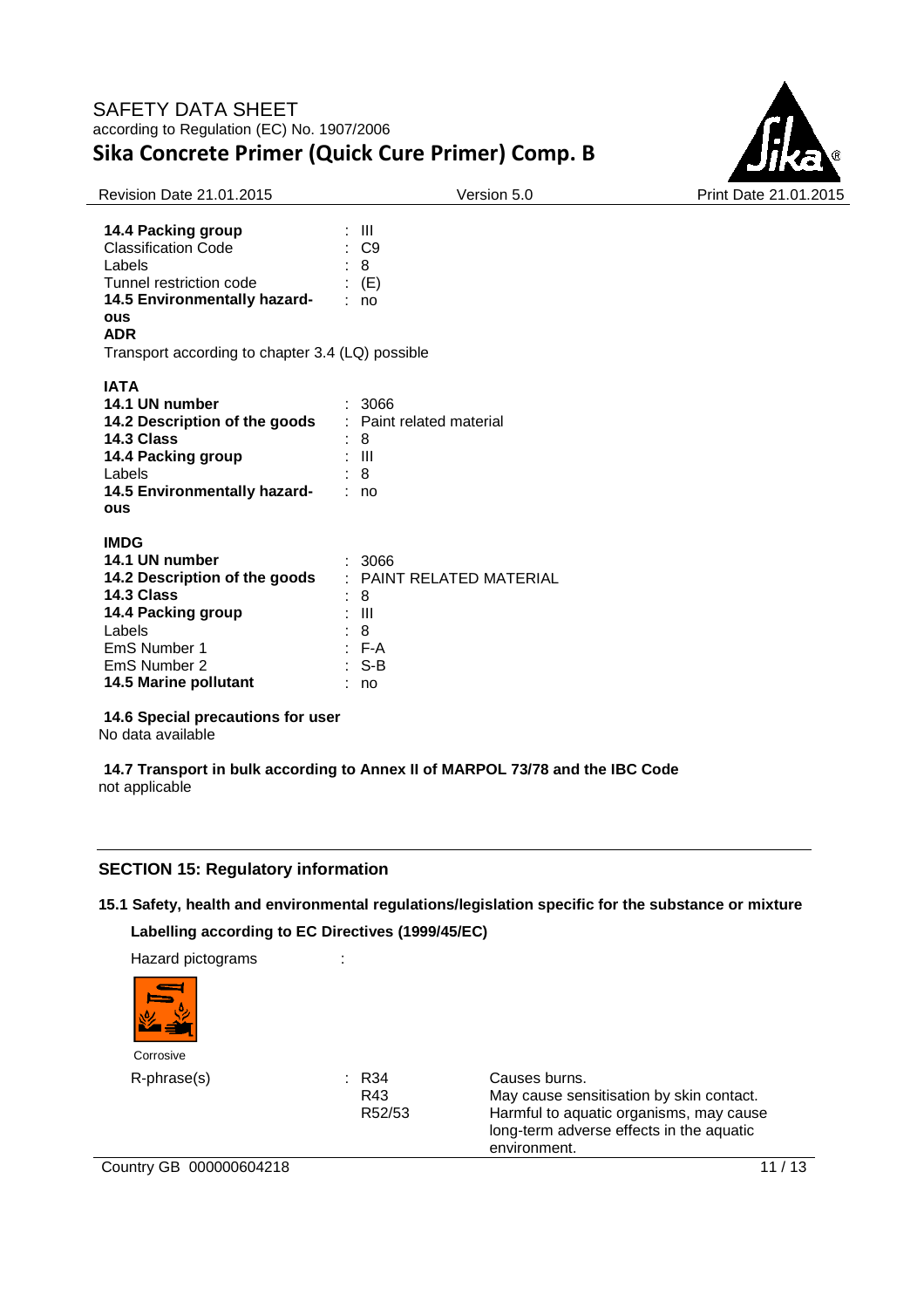

| Revision Date 21.01.2015                                                                                                                                                               |                     | Version 5.0                                                                                                                                                                                                                                   | Print Date 21.01.2015                                                                      |  |
|----------------------------------------------------------------------------------------------------------------------------------------------------------------------------------------|---------------------|-----------------------------------------------------------------------------------------------------------------------------------------------------------------------------------------------------------------------------------------------|--------------------------------------------------------------------------------------------|--|
|                                                                                                                                                                                        |                     |                                                                                                                                                                                                                                               |                                                                                            |  |
| S-phrase(s)                                                                                                                                                                            | $:$ S <sub>26</sub> | advice.                                                                                                                                                                                                                                       | In case of contact with eyes, rinse immedi-<br>ately with plenty of water and seek medical |  |
|                                                                                                                                                                                        | S36/37/39           | Wear suitable protective clothing, gloves<br>and eye/face protection.                                                                                                                                                                         |                                                                                            |  |
|                                                                                                                                                                                        | S45                 | In case of accident or if you feel unwell,<br>seek medical advice immediately (show<br>the label where possible).                                                                                                                             |                                                                                            |  |
| Hazardous components which must be listed on the label:                                                                                                                                |                     | 1,3-Cyclohexanedimethanamine, N1, N3-bis(2-methylpropylidene)                                                                                                                                                                                 |                                                                                            |  |
| <b>Prohibition/Restriction</b><br>REACH - Restrictions on the manufacture, placing on<br>the market and use of certain dangerous substances,<br>preparations and articles (Annex XVII) |                     | : not applicable                                                                                                                                                                                                                              |                                                                                            |  |
| REACH - Candidate List of Substances of Very High<br>Concern for Authorisation (Article 59).                                                                                           |                     | $(=>0.1\%)$ .                                                                                                                                                                                                                                 | : None of the components are listed                                                        |  |
| REACH - List of substances subject to authorisation<br>(Annex XIV)                                                                                                                     |                     | : not applicable                                                                                                                                                                                                                              |                                                                                            |  |
| <b>REACH Information:</b>                                                                                                                                                              |                     | All substances contained in our Products are<br>- preregistered or registered by our upstream suppliers, and/or<br>- preregistered or registered by us, and/or<br>- excluded from the regulation, and/or<br>- exempted from the registration. |                                                                                            |  |
| VOC-CH (VOCV)                                                                                                                                                                          | : no VOC duties     |                                                                                                                                                                                                                                               |                                                                                            |  |
| VOC-EU (solvent)                                                                                                                                                                       | : not applicable    |                                                                                                                                                                                                                                               |                                                                                            |  |
| Sheet, then it is described in this subsection.                                                                                                                                        |                     | If other regulatory information applies that is not already provided elsewhere in the Safety Data                                                                                                                                             |                                                                                            |  |
| Health, safety and environ-                                                                                                                                                            |                     | The Chemicals (Hazard Information and Packaging for Sup-                                                                                                                                                                                      |                                                                                            |  |

| $\pm$ The Chemicals (Hazard Information and Packaging for Sup- |
|----------------------------------------------------------------|
| ply) Regulations 2002                                          |
| Control of Substances Hazardous to Health Regulations 2002     |
| The Management of Health and Safety at Work Regulations        |
| 1999                                                           |
| Health and Safety at Work Act 1974                             |
| Environmental Protection Act 1990 & Subsidiary Regulations     |
|                                                                |

## **15.2 Chemical Safety Assessment**

This product contains substances for which Chemical Safety Assessments are still required.